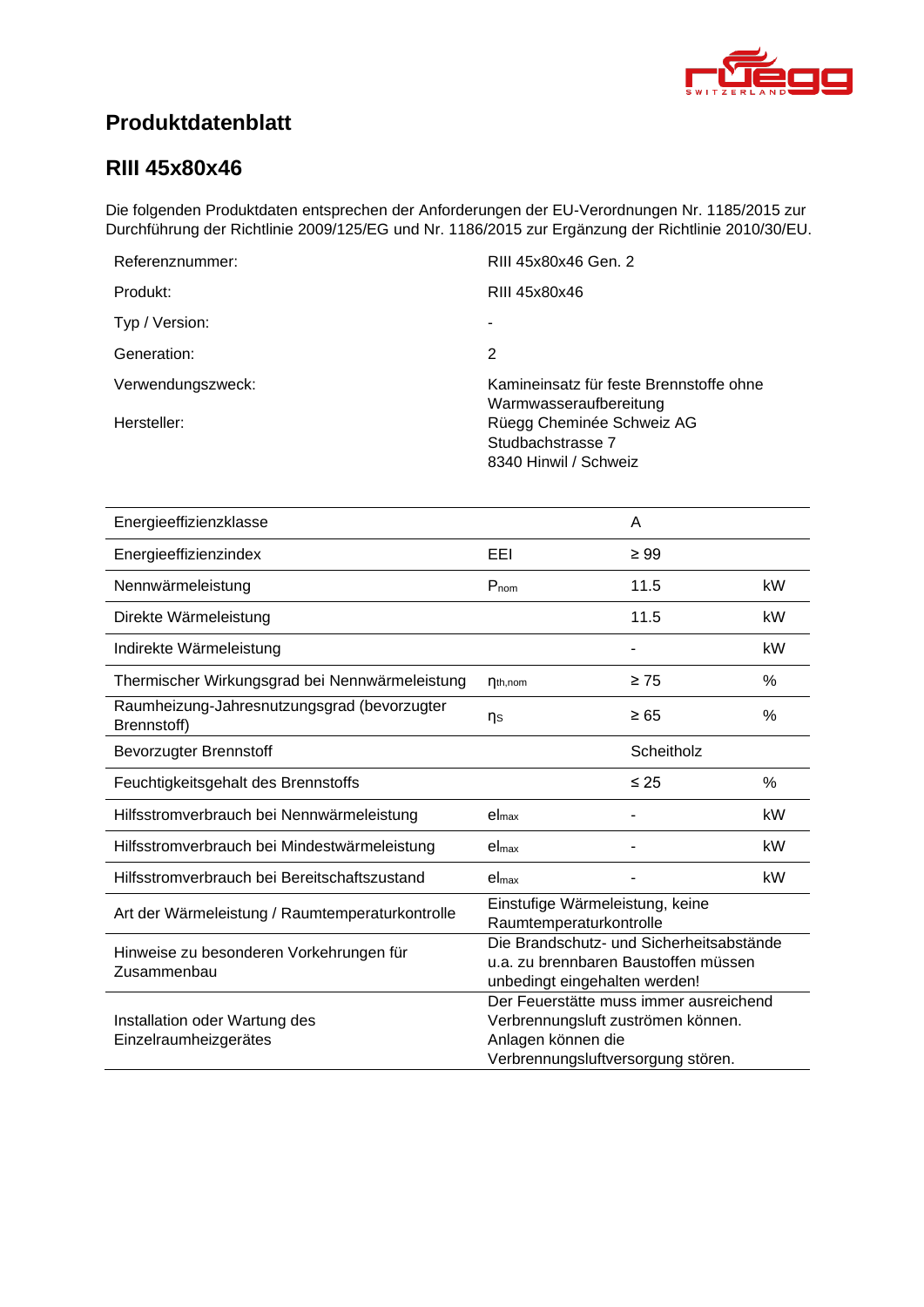

# **Product data sheet**

## **RIII [45x80x46](#page-0-0)**

The following product data comply with the requirements of EU Regulations No. 1185/2015 implementing Directive 2009/125/EC and No. 1186/2015 supplementing Directive 2010/30/EU.

| Identification code: | RIII 45x80x46 Gen. 2                                      |
|----------------------|-----------------------------------------------------------|
| Product:             | RIII 45x80x46                                             |
| Type / Version:      | ۰                                                         |
| Generation:          | 2                                                         |
| Intended use:        | Insert appliance or open fire without hot water<br>supply |
| Manufacturer:        | Rüegg Cheminée Schweiz AG                                 |
|                      | Studbachstrasse 7                                         |
|                      | 8340 Hinwil / Switzerland                                 |

| Energy efficiency class                                  |                                                                                                                                           | A           |      |
|----------------------------------------------------------|-------------------------------------------------------------------------------------------------------------------------------------------|-------------|------|
| Energy efficiency index                                  | EEI                                                                                                                                       | $\geq 99$   |      |
| Nominal heat output                                      | $P_{nom}$                                                                                                                                 | 11.5        | kW   |
| Direct heat power                                        |                                                                                                                                           | 11.5        | kW   |
| Indirect heat power                                      |                                                                                                                                           |             | kW   |
| Thermal efficiency at nominal heat output                | $\eta_{th,nom}$                                                                                                                           | $\geq 75$   | %    |
| Space heating annual utilization rate (preferred fuel)   | $\n  n$                                                                                                                                   | $\geq 65$   | $\%$ |
| Preferred fuel                                           |                                                                                                                                           | Wooden logs |      |
| Fuel moisture content                                    |                                                                                                                                           | $\leq 25$   | $\%$ |
| Auxiliary power consumption at nominal heat output       | el <sub>max</sub>                                                                                                                         |             | kW   |
| Auxiliary power consumption at minimum heat<br>output    | $el_{max}$                                                                                                                                |             | kW   |
| Auxiliary power consumption in standby mode              | el <sub>max</sub>                                                                                                                         |             | kW   |
| Type of heat output / room temperature control           | Single stage heat output, no room<br>temperature control                                                                                  |             |      |
| Notes on special precautions for assembly                | The fire protection and safety distances to<br>combustible building materials, among<br>others, must be observed without fail!            |             |      |
| Installation or maintenance of the single room<br>heater | Sufficient combustion air must always be<br>able to flow to the fireplace. Installations can<br>interfere with the combustion air supply. |             |      |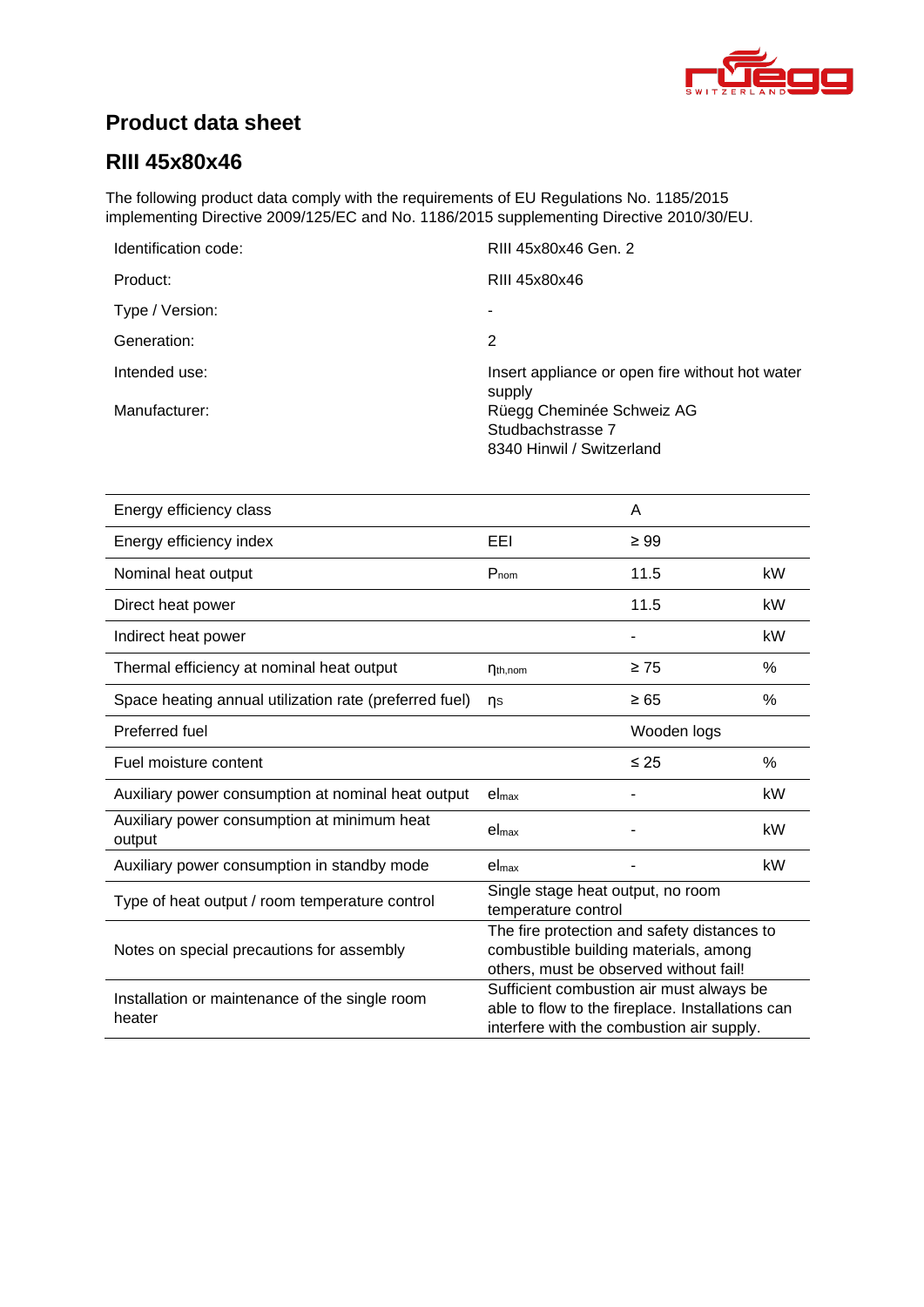

# **Fiche de produit**

### **RIII [45x80x46](#page-0-0)**

Les données suivantes sur les produits sont conformes aux exigences des règlements européens n° 1185/2015 portant application de la directive 2009/125/CE et n° 1186/2015 complétant la directive 2010/30/UE.

| Numéro de référence: | RIII 45x80x46 Gen. 2                                                                  |
|----------------------|---------------------------------------------------------------------------------------|
| Produit:             | RIII 45x80x46                                                                         |
| Typ / Version:       | ۰                                                                                     |
| Génération:          | 2                                                                                     |
| Usage:               | Foyer ouvert et inserts à alimentation manuelle<br>pour combustibles minéraux solides |
| Fabricant:           | Rüegg Cheminée Schweiz AG<br>Studbachstrasse 7<br>8340 Hinwil / Suisse                |

| Classe d'efficacité énergétique                                            |                                                                                                                                                                                        | A         |      |
|----------------------------------------------------------------------------|----------------------------------------------------------------------------------------------------------------------------------------------------------------------------------------|-----------|------|
| Indice d'efficacité énergétique                                            | EEL                                                                                                                                                                                    | $\geq 99$ |      |
| Puissance nominale                                                         | $P_{nom}$                                                                                                                                                                              | 11.5      | kW   |
| Puissance thermique directe                                                |                                                                                                                                                                                        | 11.5      | kW   |
| Puissance thermique indirecte                                              |                                                                                                                                                                                        |           | kW   |
| Rendement thermique à la puissance thermique<br>nominale                   | $\eta_{th,nom}$                                                                                                                                                                        | $\geq 75$ | $\%$ |
| Rendement annuel du chauffage des locaux<br>(combustible préféré)          | ηs                                                                                                                                                                                     | $\geq 65$ | %    |
| Combustible préféré                                                        | Bûches de bois                                                                                                                                                                         |           |      |
| Taux d'humidité du combustible                                             |                                                                                                                                                                                        | $\leq 25$ | $\%$ |
| Consommation de courant auxiliaire à la puissance<br>thermique nominale    | el <sub>max</sub>                                                                                                                                                                      |           | kW   |
| Consommation de courant auxiliaire à la puissance<br>thermique minimale    | el <sub>max</sub>                                                                                                                                                                      |           | kW   |
| Consommation de courant auxiliaire en état de<br>veille                    | el <sub>max</sub>                                                                                                                                                                      |           | kW   |
| Type de puissance thermique / contrôle de la<br>température ambiante       | Puissance thermique à un niveau, pas de<br>contrôle de la température ambiante                                                                                                         |           |      |
| Remarques sur les précautions particulières à<br>prendre pour l'assemblage | Les distances de sécurité et de protection<br>contre les incendies, entre autres par rapport<br>aux matériaux de construction inflammables,<br>doivent impérativement être respectées! |           |      |
| Installation ou entretien de l'appareil de chauffage<br>individuel         | Le foyer doit toujours pouvoir bénéficier d'un<br>flux d'air de combustion suffisant. Les<br>installations peuvent perturber l'alimentation<br>en air de combustion.                   |           |      |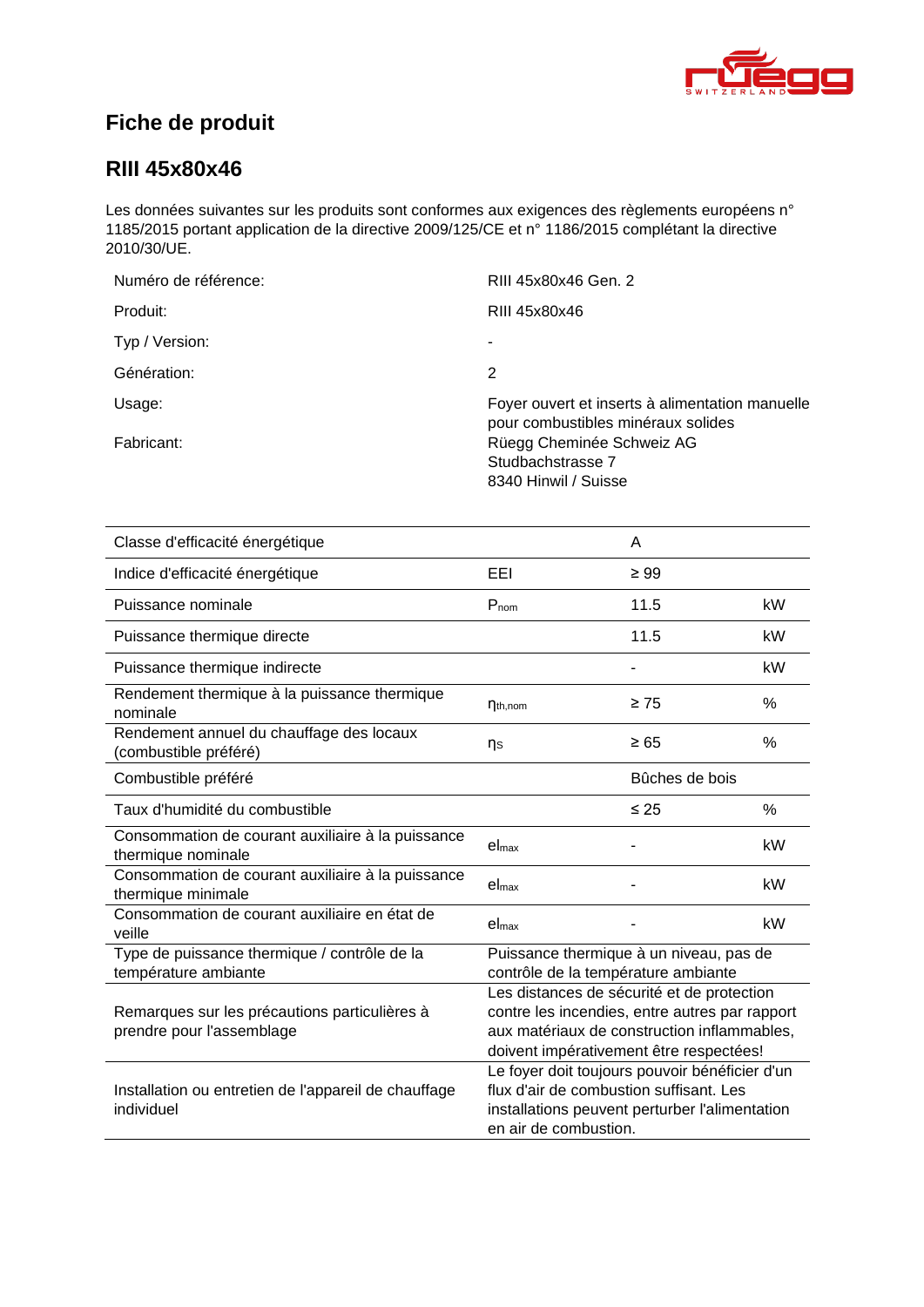

# **Productgegevensblad**

## **RIII [45x80x46](#page-0-0)**

De volgende productgegevens voldoen aan de eisen van EU-verordeningen nr. 1185/2015 tot uitvoering van Richtlijn 2009/125/EG en nr. 1186/2015 tot aanvulling van Richtlijn 2010/30/EU.

| RIII 45x80x46 Gen. 2                                                        |
|-----------------------------------------------------------------------------|
| RIII 45x80x46                                                               |
|                                                                             |
| 2                                                                           |
| Inbouwhaard voor vaste brandstoffen zonder<br>bereiding van warm water      |
| Rüegg Cheminée Schweiz AG<br>Studbachstrasse 7<br>8340 Hinwil / Zwitserland |
|                                                                             |

| Energie-efficiëntieklasse                                          |                                                                                                                                                  | A         |               |
|--------------------------------------------------------------------|--------------------------------------------------------------------------------------------------------------------------------------------------|-----------|---------------|
| Energie-efficiëntie-index                                          | EEI                                                                                                                                              | $\geq 99$ |               |
| Nominale warmteafgifte                                             | $P_{nom}$                                                                                                                                        | 11.5      | kW            |
| Directe warmteafgifte                                              |                                                                                                                                                  | 11.5      | kW            |
| Indirecte warmteafgifte                                            |                                                                                                                                                  |           | kW            |
| Thermisch rendement bij nominaal<br>verwarmingsvermogen            | $\eta_{th,nom}$                                                                                                                                  | $\geq 75$ | $\frac{0}{0}$ |
| Jaarlijks rendement ruimteverwarming<br>(voorkeursbrandstof)       | ηs                                                                                                                                               | $\geq 65$ | %             |
| Voorkeur voor brandstof                                            | Gekloofd brandhout                                                                                                                               |           |               |
| Vochtgehalte van de brandstof                                      |                                                                                                                                                  | $\leq 25$ | $\%$          |
| Hulpstroomverbruik bij nominale warmteafgifte                      | el <sub>max</sub>                                                                                                                                |           | kW            |
| Hulpstroomverbruik bij minimale warmteafgifte                      | el <sub>max</sub>                                                                                                                                |           | kW            |
| Hulpstroomverbruik bij stand-by                                    | el <sub>max</sub>                                                                                                                                |           | kW            |
| Type warmteafgifte / ruimtetemperatuurregeling                     | Eentraps warmteafgifte, geen<br>ruimtetemperatuurregeling                                                                                        |           |               |
| Opmerkingen over bijzondere<br>voorzorgsmaatregelen bij de montage | De brandbeveiliging en veiligheidsafstanden<br>tot o.a. brandbare bouwmaterialen moeten<br>absoluut in acht worden genomen!                      |           |               |
| Installatie of onderhoud van de<br>eenkamerverwarming              | Er moet altijd voldoende verbrandingslucht<br>naar de haard kunnen stromen. Installaties<br>kunnen de toevoer van verbrandingslucht<br>hinderen. |           |               |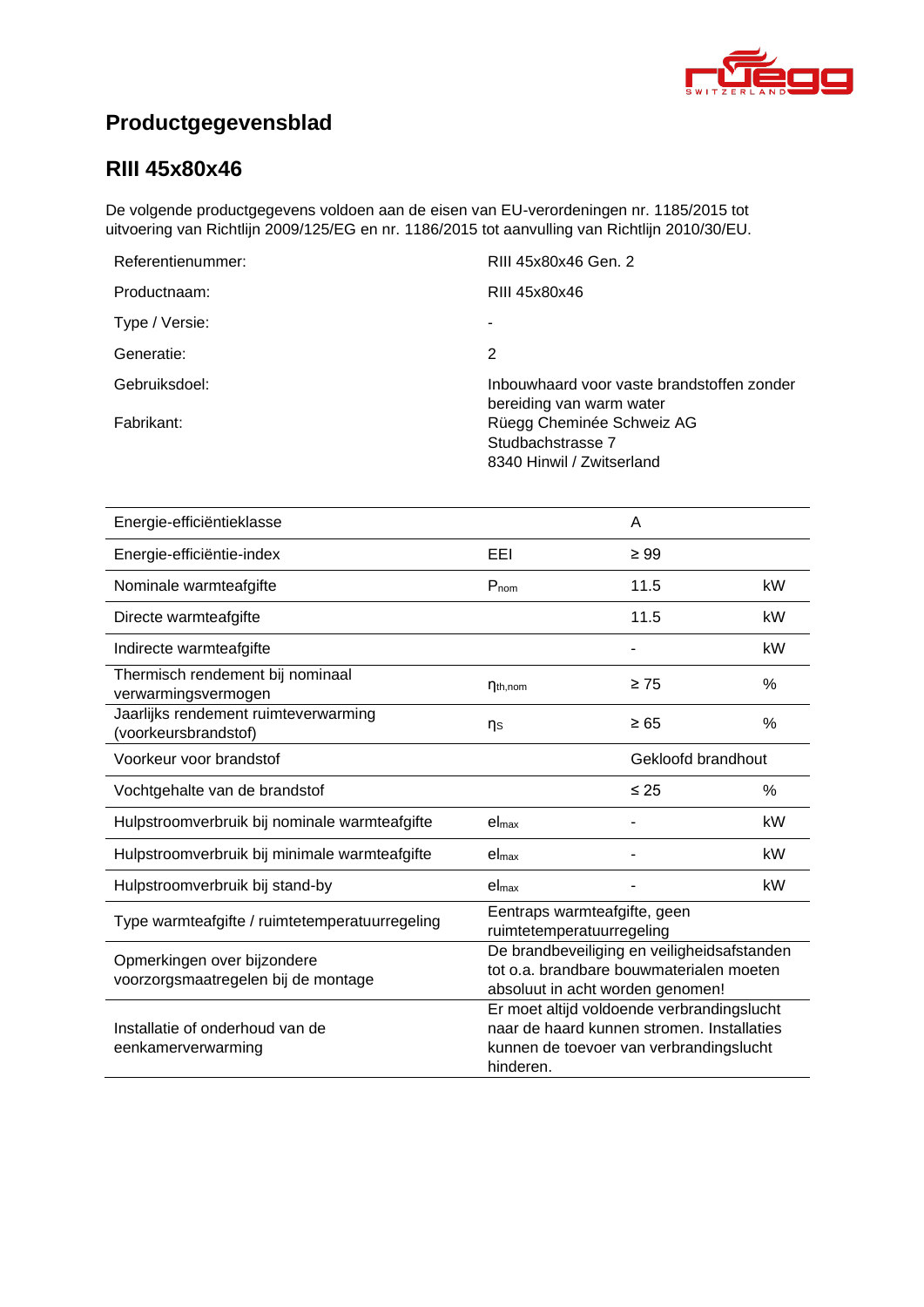

# **Scheda tecnica del prodotto**

### **RIII [45x80x46](#page-0-0)**

I seguenti dati del prodotto sono conformi ai requisiti dei regolamenti UE n. 1185/2015 che attuano la direttiva 2009/125/CE e n. 1186/2015 che integrano la direttiva 2010/30/UE.

| RIII 45x80x46 Gen. 2                                                                  |
|---------------------------------------------------------------------------------------|
| RIII 45x80x46                                                                         |
|                                                                                       |
| 2                                                                                     |
| Focolare aperto e chiuso con alimentazione<br>manuale di combustibile minerale solido |
| Rüegg Cheminée Schweiz AG<br>Studbachstrasse 7<br>8340 Hinwil / Svizzera              |
|                                                                                       |

| Classe di efficienza energetica                                                 |                                                                                                                                                                              | A         |      |
|---------------------------------------------------------------------------------|------------------------------------------------------------------------------------------------------------------------------------------------------------------------------|-----------|------|
| Indice di efficienza energetica                                                 | EEI                                                                                                                                                                          | $\geq 99$ |      |
| Potenza termica nominale                                                        | $P_{nom}$                                                                                                                                                                    | 11.5      | kW   |
| Uscita di calore diretto                                                        |                                                                                                                                                                              | 11.5      | kW   |
| Potenza termica indiretta                                                       |                                                                                                                                                                              |           | kW   |
| Efficienza termica alla potenza termica nominale                                | $n_{th,nom}$                                                                                                                                                                 | $\geq 75$ | %    |
| Efficienza annuale del riscaldamento degli ambienti<br>(combustibile preferito) | ηs                                                                                                                                                                           | $\geq 65$ | %    |
| Carburante preferito                                                            | Legna in ciocchi                                                                                                                                                             |           |      |
| Contenuto di umidità del combustibile                                           |                                                                                                                                                                              | $\leq 25$ | $\%$ |
| Consumo di energia ausiliaria alla potenza termica<br>nominale                  | el <sub>max</sub>                                                                                                                                                            |           | kW   |
| Consumo di energia ausiliaria alla potenza termica<br>minima                    | el <sub>max</sub>                                                                                                                                                            |           | kW   |
| Consumo di energia ausiliaria in standby                                        | el <sub>max</sub>                                                                                                                                                            |           | kW   |
| Tipo di uscita di calore / controllo della temperatura<br>ambiente              | Uscita di calore a uno stadio, nessun<br>controllo della temperatura ambiente                                                                                                |           |      |
| Note sulle precauzioni speciali per il montaggio                                | La protezione antincendio e le distanze di<br>sicurezza dai materiali da costruzione<br>combustibili, tra l'altro, devono essere<br>rispettate a tutti i costi!              |           |      |
| Installazione o manutenzione del riscaldatore<br>singolo                        | Una quantità sufficiente di aria di<br>combustione deve sempre poter affluire al<br>camino. Le installazioni possono interferire<br>con la fornitura di aria di combustione. |           |      |